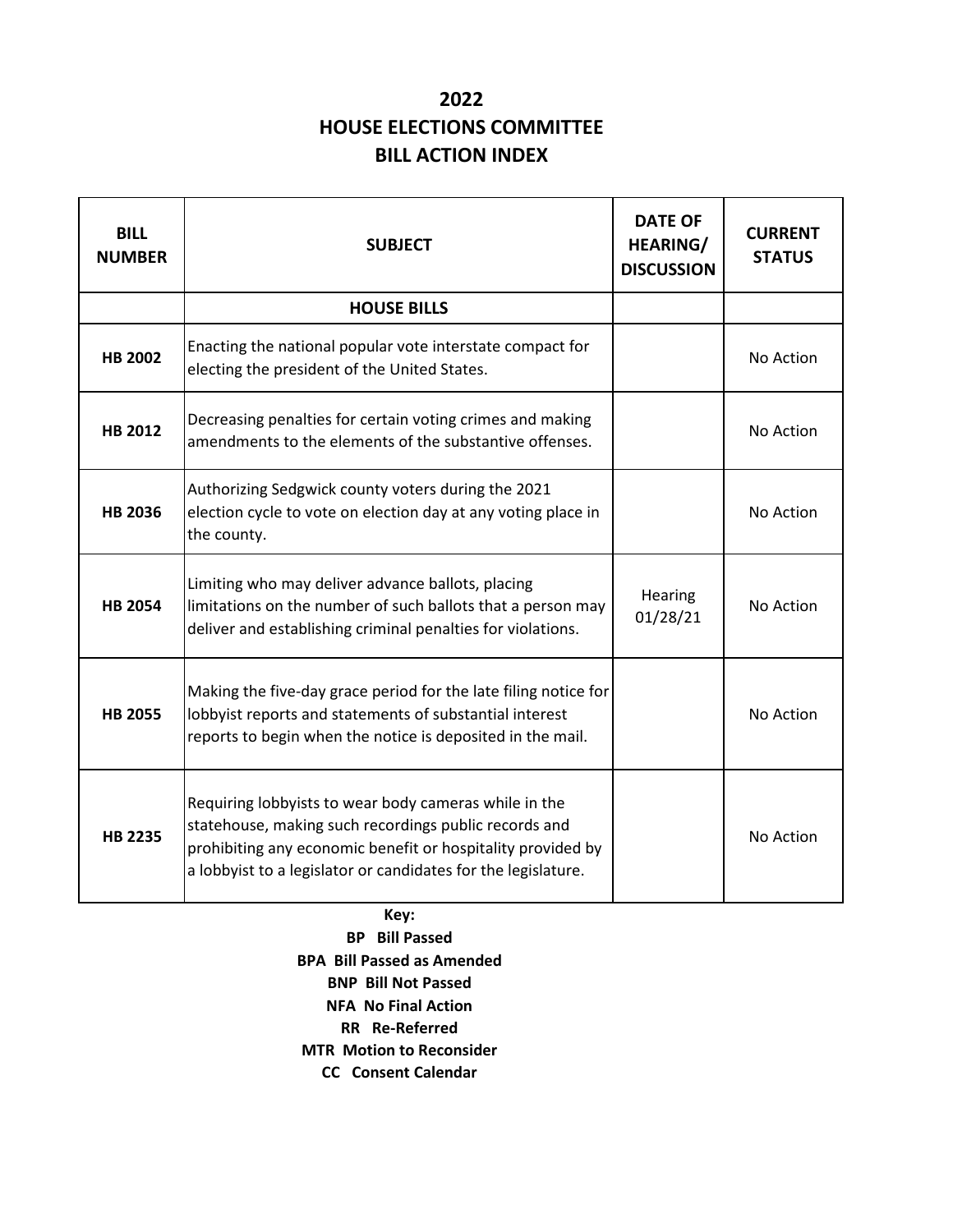| <b>BILL</b><br><b>NUMBER</b> | <b>SUBJECT</b>                                                                                                                                                                                                                                                                                                                                                                                                                                                                                                  | <b>DATE OF</b><br><b>HEARING/</b><br><b>DISCUSSION</b> | <b>CURRENT</b><br><b>STATUS</b> |
|------------------------------|-----------------------------------------------------------------------------------------------------------------------------------------------------------------------------------------------------------------------------------------------------------------------------------------------------------------------------------------------------------------------------------------------------------------------------------------------------------------------------------------------------------------|--------------------------------------------------------|---------------------------------|
| <b>HB 2278</b>               | Providing for the publication of signed statements of fair<br>campaign practices and a cause of action and penalties for<br>violations of such statement.                                                                                                                                                                                                                                                                                                                                                       |                                                        | No Action                       |
| HB 2319                      | Shortening the deadline for the return of advance voting<br>ballots to 5:00 p.m. the day after the election and providing<br>the deadline cannot be altered by an elected or appointed<br>official or a court.                                                                                                                                                                                                                                                                                                  | Hearing<br>02/16/21                                    | No Action                       |
| <b>HB 2326</b>               | Requiring precinct committeemen and committeewomen to<br>provide the county clerk with their address, phone number<br>and email address and limiting the disclosure of the phone<br>number and email address to county and state party<br>chairpersons.                                                                                                                                                                                                                                                         | Hearing<br>02/23/21                                    | No Action                       |
| <b>HB 2333</b>               | Prohibiting the acceptance of incomplete applications for<br>advance voting ballots, prohibiting candidates for office<br>from engaging in certain conduct with respect to advance<br>voting ballots and expanding the crime of electioneering.                                                                                                                                                                                                                                                                 | Hearing<br>02/18/21                                    | No Action                       |
| <b>HB 2334</b>               | Prohibiting the networking of electronic voting machines<br>and providing for recounts of the results tabulated by such<br>machines.                                                                                                                                                                                                                                                                                                                                                                            |                                                        | No Action                       |
| <b>HB 2344</b>               | Requiring Riley county to elect a county sheriff beginning in<br>the 2022 election cycle and abolishing the Rile county law<br>enforcement agency.                                                                                                                                                                                                                                                                                                                                                              |                                                        | No Action                       |
| <b>HB 2486</b>               | Providing for the use of electronic poll books in elections<br>and the approval of such books by the secretary of state,<br>making fraudulent use of electronic poll books a crime,<br>prohibiting electronic voting systems or electronic poll<br>books from having the capability of connecting to the<br>internet, requiring election judges to check for any such<br>connection and providing a deadline for post-election voting<br>equipment testing and for notice of such testing on county<br>websites | Hearing<br>02/10/22                                    | <b>BPA</b><br>02/17/22          |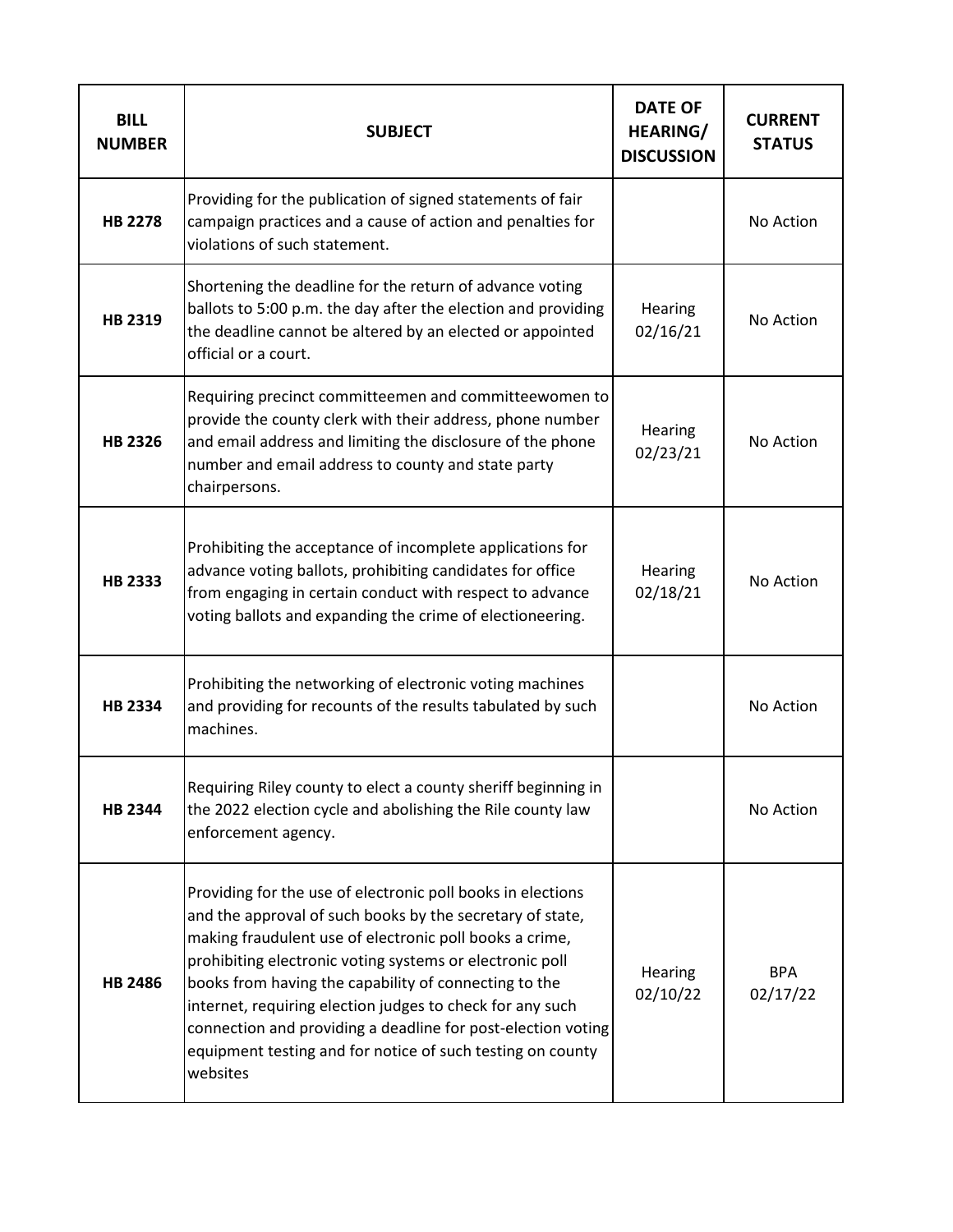| <b>BILL</b><br><b>NUMBER</b> | <b>SUBJECT</b>                                                                                                                                                                                                              | <b>DATE OF</b><br>HEARING/<br><b>DISCUSSION</b>      | <b>CURRENT</b><br><b>STATUS</b>   |
|------------------------------|-----------------------------------------------------------------------------------------------------------------------------------------------------------------------------------------------------------------------------|------------------------------------------------------|-----------------------------------|
| <b>HB 2555</b>               | Requiring a county election officer to send a confirmation of<br>address when there is no election-related activity for any<br>four calendar year period.                                                                   | Hearing<br>02/10/2022                                | <b>BP</b><br>02/17/22             |
| HB2576                       | Extending the time frame for governmental ethics<br>commission hearings once probable cause is found; allowing<br>federal officials access to commission investigations.                                                    | Hearing<br>02/15/2022                                | <b>BP</b><br>02/17/22             |
| <b>HB2577</b>                | Making technical amendments to the campaign finance act,<br>extending the time frame for investigative hearings before<br>the governmental ethics commission, and opening<br>commission investigation to federal officials. | Hearing<br>02/15/22                                  | <b>BP</b><br>02/17/22             |
| <b>HB2578</b>                | Lowering petition requirements for recognition of political<br>parties                                                                                                                                                      |                                                      | No Action                         |
| HB2579                       | Requiring electronic filing of campaign reports by candidates<br>for state office unless an exemption is granted for cause.                                                                                                 | Hearing<br>02/15/22                                  | <b>BPA</b><br>02/17/22            |
| <b>HB2585</b>                | Requiring all advance voting ballots be returned by 7 pm on<br>election day.                                                                                                                                                | Hearing<br>02/15/22<br><b>Discussion</b><br>03/03/22 | Adversely<br>Reported<br>02/17/22 |
| <b>HB2653</b>                | Requiring county election officers provide ballot images to<br>candidates on request.                                                                                                                                       | Hearing<br>02/17/22                                  | No Action                         |
| <b>HB 2707</b>               | Expanding the election crime of corrupt political advertising<br>to be consistent with the campaign finance act and<br>clarifying the scope of its application.                                                             |                                                      | No Action                         |
|                              |                                                                                                                                                                                                                             |                                                      |                                   |